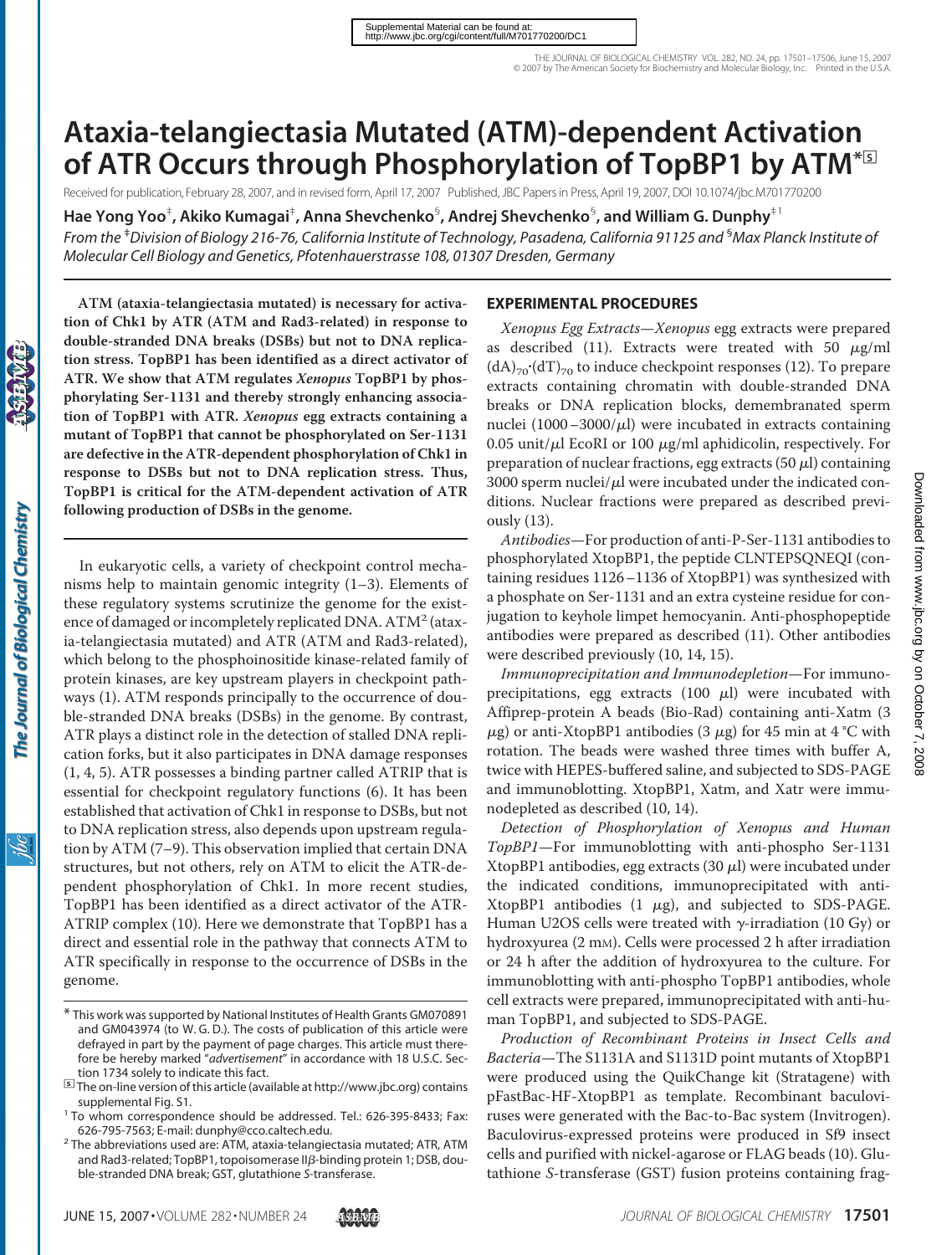#### *ATM Activates ATR-ATRIP via TopBP1*

ments of XtopBP1 were produced in *Escherichia coli* BL21 CodonPlus RIL cells and purified as described (10). 35S-labeled proteins were synthesized *in vitro* with the TNT system (Promega).

*Pulldowns of Recombinant XtopBP1 from Xenopus Egg Extracts*—Recombinant HF-XtopBP1 with both hemagglutinin and His<sub>6</sub> tags at the N-terminal end and a FLAG tag at the C-terminal end was produced in baculovirus-infected Sf9 cells by previously described methods (12). HF-XtopBP1 was purified from insect cells with nickel-agarose beads and incubated in egg extracts containing 100  $\mu$ g/ml cycloheximide in the absence or presence of 50  $\mu$ g/ml (dA)<sub>70</sub>·(dT)<sub>70</sub> for 100 min at room temperature. Subsequently, anti-FLAG antibodies bound to protein G magnetic beads (Dynal) or anti-FLAG M2 antibody beads (Sigma) were added to the extracts. The beads were later retrieved and washed three times with buffer A (10 mM HEPES-KOH, pH 7.5, 150 mM NaCl, 0.5% Nonidet P-40, 2.5 mM EGTA, and 20 mm  $\beta$ -glycerolphosphate) and twice with HEPES-buffered saline (10 mm HEPES-KOH, pH 7.5, and 150 mM NaCl). XtopBP1-interacting proteins were identified by nano-liquid chromatography tandem mass spectrometry as described (16).

*Kinase Assays*—Kinase assays of endogenous Xatm and Xatr were performed as described previously (10, 14). GST-Xmcm2- (62–122) and various GST-XtopBP1 fragments were used as substrates.

### **RESULTS AND DISCUSSION**

We were interested in investigating whether the activity of *Xenopus* TopBP1 (XtopBP1) would be regulated during checkpoint responses. For this purpose, we used*Xenopus* egg extracts to search for proteins that might show differential binding to XtopBP1 depending upon the presence of checkpoint-inducing DNA structures. For these studies, we prepared a multiply tagged version of recombinant XtopBP1 (HF-XtopBP1) in baculovirus-infected insect cells.We incubated HF-XtopBP1 in egg extracts in the presence of the annealed DNA oligonucleotides  $\left(dA\right)_{70}$ '(dT)<sub>70</sub> (12). This template, which appears to activate a checkpoint response to DSBs (13), induces the phosphorylation of Chk1 through a pathway that requires TopBP1, ATR-ATRIP, and Claspin (10, 12, 17–21).

By silver staining, we observed that proteins with molecular masses of 260 and 350 kDa associated with recombinant XtopBP1 in the presence of  $(dA)_{70}$ **.**(dT)<sub>70</sub> (Fig. 1*A*). Both immunoblotting and mass spectrometry (see "Experimental Procedures") indicated that these bands contained *Xenopus* ATR (Xatr), a known binding partner of XtopBP1 (10), and *Xenopus* ATM (Xatm), respectively (Fig. 1*B*). In addition, we detected the presence of*Xenopus* ATRIP (Xatrip), the regulatory partner of Xatr (6, 15). Moreover, the immunoblotting experiments indicated that binding of both the Xatr-Xatrip complex and Xatm to XtopBP1 was higher in the presence *versus* absence of  $\rm (dA)_{70}\cdot\rm (dT)_{70}$ , which indicates that these interactions are regulated in a checkpoint-dependent manner. Finally, we performed reciprocal immunoprecipitations of endogenous Xatm and XtopBP1 from egg extracts as another means to assess the specificity of these interactions.We could specifically immunoprecipitate endogenous XtopBP1 with anti-Xatm antibodies



FIGURE 1. **Xatm associates with and phosphorylates XtopBP1.** *A*, egg extracts containing (dA)<sub>70</sub>·(dT)<sub>70</sub> (pA-pT) were incubated in the absence (*lane 1*) or presence of HF-XtopBP1 (*lane 2*). Magnetic beads containing anti-FLAG antibodies were added subsequently. Beads were retrieved and processed for SDS-PAGE and silver staining. *B*, HF-XtopBP1 was reisolated from extracts lacking or containing (dA)<sub>70</sub> (dT)<sub>70</sub> (*pA-pT*) and immunoblotted with the indicated antibodies. *C*, control and anti-Xatm immunoprecipitates (*IP*) from egg extracts lacking or containing (dA)<sub>70</sub> (dT)<sub>70</sub> (pA-pT) were immunoblotted for XtopBP1. *D*, control and anti-XtopBP1 immunoprecipitates from the indicated egg extracts were immunoblotted for Xatm. *E*, schematic of SQ/TQ motifs in the 1030 –1192 region of XtopBP1. *F*, Xatm was immunoprecipitated from egg extracts lacking or containing (dA)<sub>70</sub> (dT)<sub>70</sub> (pA-pT) and incubated in the presence of  $[\gamma^{32}P]\overline{ATP}$  with the indicated GST fusion proteins. Samples were processed for phosphorimaging or staining with Coomassie brilliant blue (*CBB*).*G*, sequence alignment of *Xenopus* and human TopBP1 around the phosphorylation site for ATM.

and endogenous Xatm with anti-XtopBP1 antibodies, respectively (Fig. 1, *C* and *D*).

Because stable association of TopBP1 with ATM had not been reported previously, we sought to understand the significance of this interaction. First, we examined whether XtopBP1 could serve as a substrate of Xatm. Human ATM can phosphorylate human TopBP1 on several sites *in vitro* (22). In initial experiments with GST fragments of XtopBP1 spanning the

ibc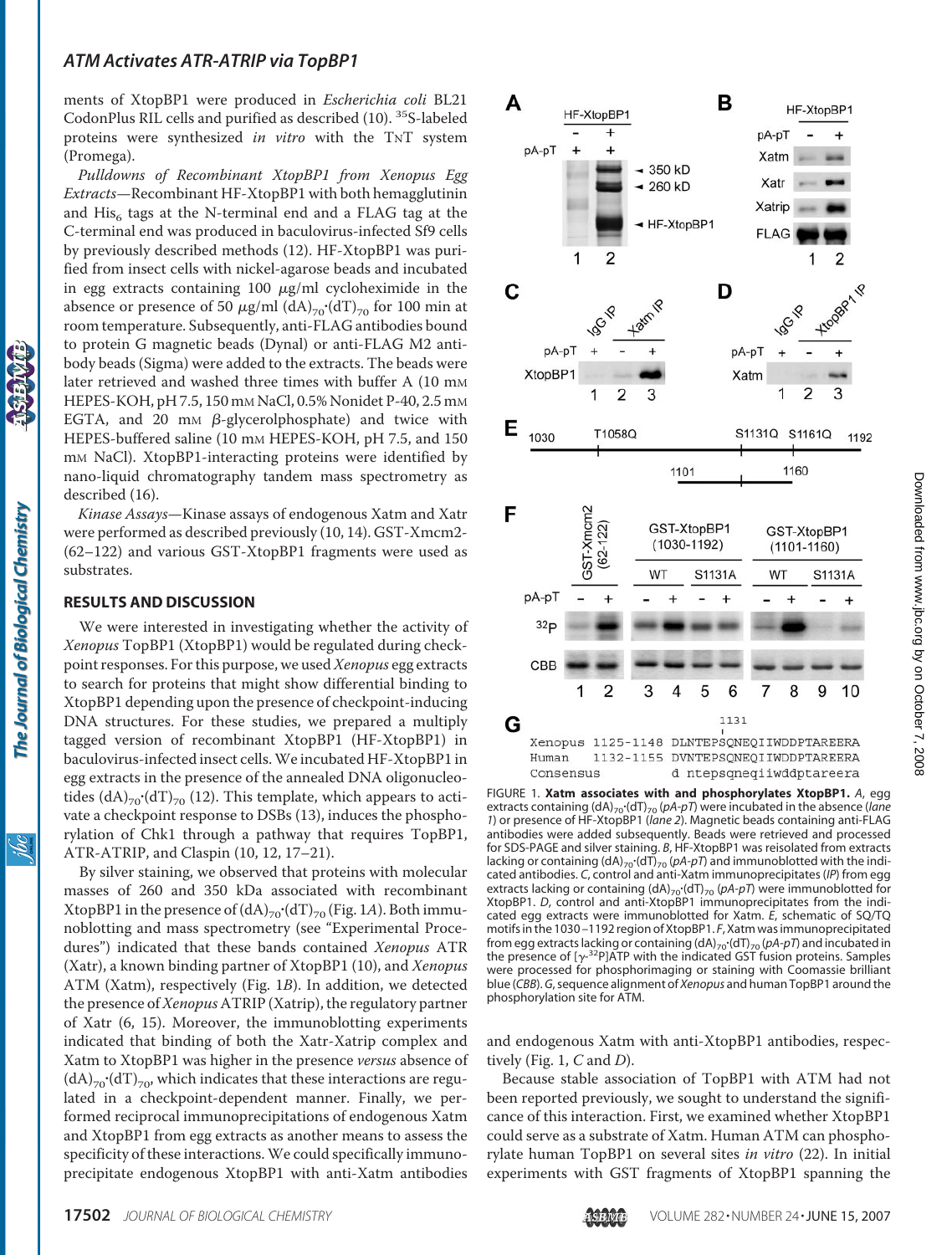The Journal of Biological Chemistry

ibc

entire protein, we found that Xatm could efficiently phosphorylate a fragment containing residues 972–1279 of XtopBP1 (supplemental Fig. S1). The 333– 646 fragment was also phosphorylated but to a significantly lesser extent. There was little or no phosphorylation of the 1–348, 623–984, and 1197–1513 fragments. For these studies, we focused on the 972–1279 fragment, which contains the ATR-activating domain (10). This region possesses three potential ATM/ATR phosphorylation sites (SQ/TQ motifs) at Thr-1058, Ser-1131, and Ser-1161 (see Fig. 1*E*). We prepared various smaller GST fusions from this region and found that only fragments containing Ser-1131 (*e.g.* residues 1030–1192 and 1101–1160) could be well phosphorylated by Xatm (Fig. 1*F*). Mutagenesis of Ser-1131 to alanine in the 1030–1192 fragment reduced phosphorylation by Xatm significantly, and the same mutation in the 1101–1160 fragment abolished phosphorylation almost entirely. This residue, which is highly conserved in vertebrates (see Fig. 1*G*), is a known phosphorylation site of XtopBP1 in egg extracts (20). However, the kinase responsible was previously unknown. Our results indicate that this residue is an excellent*in vitro* substrate for Xatm.

To investigate the function of phosphorylation on Ser-1131, we prepared an S1131A mutant version of full-length HF-XtopBP1 and added it exogenously to egg extracts. In pulldown experiments, we found that the S1131A mutant had lost the capacity to interact with Xatr-Xatrip (Fig. 2*A*). Xatm could still associate with the XtopBP1-S1131A mutant, albeit in reduced amounts. To pursue these findings, we asked whether substitution of aspartic acid for serine at position 1131 could mimic the effect of phosphorylation at this site. Significantly, the S1131D mutant of HF-XtopBP1 bound Xatr-Xatrip in high amounts in both the absence and presence of a checkpointinducing DNA template (Fig. 2*B*). Taken together, these findings suggest that phosphorylation of Ser-1131 regulates the binding of XtopBP1 to Xatr-Xatrip.

To explore this issue further, we immunodepleted endogenous Xatm from egg extracts and examined the binding of recombinant HF-XtopBP1 to Xatr-Xatrip in the absence and presence of  $(dA)_{70}$ <sup>(</sup>dT)<sub>70</sub> (Fig. 2, *C* and *D*). The results indicated that lack of Xatm severely reduces the interaction of Xatr with XtopBP1. These findings also imply that the Xatm in egg extracts phosphorylates Ser-1131 under these experimental conditions. Indeed, we found that immunodepletion of Xatm from egg extracts abolished phosphorylation of XtopBP1 on Ser-1131 in response to  $\left(dA\right)_{70}\cdot\left(dT\right)_{70}$ , whereas removal of Xatr did not have an appreciable effect (Fig. 2*E*). We also assessed whether phosphorylation of Ser-1131 occurs in response to other checkpoint-inducing DNA templates. For this purpose, we examined egg extracts containing sperm chromatin following treatments with EcoRI, aphidicolin, or ultraviolet (UV) light. EcoRI creates DSBs in the chromatin, whereas both aphidicolin and UV light elicit the formation of stalled DNA replication forks (14, 23–25). Interestingly, immunoblotting with anti-phospho-Ser-1131 antibodies indicated that all three treatments caused robust phosphorylation of Ser-1131 (Fig. 2*F*). Similarly, human TopBP1 became phosphorylated on Ser-1138 (the equivalent of Ser-1131 in XtopBP1) in response to treatment of tissue culture cells with ionizing radiation or

## *ATM Activates ATR-ATRIP via TopBP1*



FIGURE 2. **Phosphorylation of XtopBP1 on Ser-1131 enhances binding to Xatr-Xatrip and depends on Xatm.** *A*, wild-type and S1131A mutant versions of HF-XtopBP1 on FLAG beads were incubated in egg extracts lacking or containing  $\langle dA \rangle_{70} \langle dT \rangle_{70}$  (pA-pT). Beads were retrieved and immunoblotted with antibodies against Xatr, Xatrip, Xatm, phospho-Ser-1131 of XtopBP1, and XtopBP1. *B*, FLAG beads containing no recombinant protein (*lanes 1* and *2*) or either wild-type or the indicated mutant versions of HF-XtopBP1 (*lanes 3–8*) were incubated in egg extracts in the absence or presence of (dA)<sub>70</sub> (dT)<sub>70</sub> (*pA-pT*). Beads were retrieved and immunoblotted with the indicated antibodies. *C*, immunodepletion of Xatm and Xatr. Representative examples of extracts that were mock-depleted with control antibodies (*lane 1*) or immunodepleted with either anti-Xatm (*lane 2*) or anti-Xatr antibodies (*lane 3*). Extracts were immunoblottedfor Xatm or Xatr.*D*, mock-depleted and Xatm-depleted extracts were incubated with FLAG beads containing HF-XtopBP1 in the absence or presence of (dA)<sub>70</sub> (dT)<sub>70</sub> (pA-pT). Beads were retrieved and immunoblotted as indicated. *E*, mock-depleted, Xatm-depleted, and Xatr-depleted extracts were incubated without or with (dA)<sub>70</sub> (dT)<sub>70</sub> (pA-pT) as indicated and immunoprecipitated with anti-XtopBP1 antibodies. The immunoprecipitates were immunoblotted with anti-P-Ser-1131 and anti-XtopBP1 antibodies. *F*, egg extracts were incubated with untreated sperm chromatin (*lane 1*) or chromatin that was subjected to exposure with EcoRI (*lane 2*), aphidicolin (*APH*) (*lane 3*), or UV light (*lane 4*). Nuclear fractions were immunoblotted with the indicated antibodies.*G*, human U2OS cells were left untreated (*lane 1*) or treated with either ionizing radiation (*IR*) (*lane 2*) or hydroxyurea (*HU*) (*lane 3*) as described under "Experimental Procedures." Anti-human TopBP1 immunoprecipitates from cell lysates were immunoblotted with antibodies that recognize either phospho-Ser-1138 of human TopBP1 (*top*) or the human TopBP1 protein (*bottom*).

hydroxyurea, which triggers the formation of DSBs or stalled replication forks, respectively (Fig. 2*G*).

We proceeded to assess the relationship between phosphorylation of XtopBP1 on Ser-1131 and activation of *Xenopus* Chk1 (Xchk1). As recently described, the Ser-1131 residue of XtopBP1 is necessary for egg extracts to carry out phosphorylation of Xchk1 in response to the DNA template  $\text{(dA)}_{70}\cdot \text{(dT)}_{70}$ (20). We observed a similar requirement under our assay con-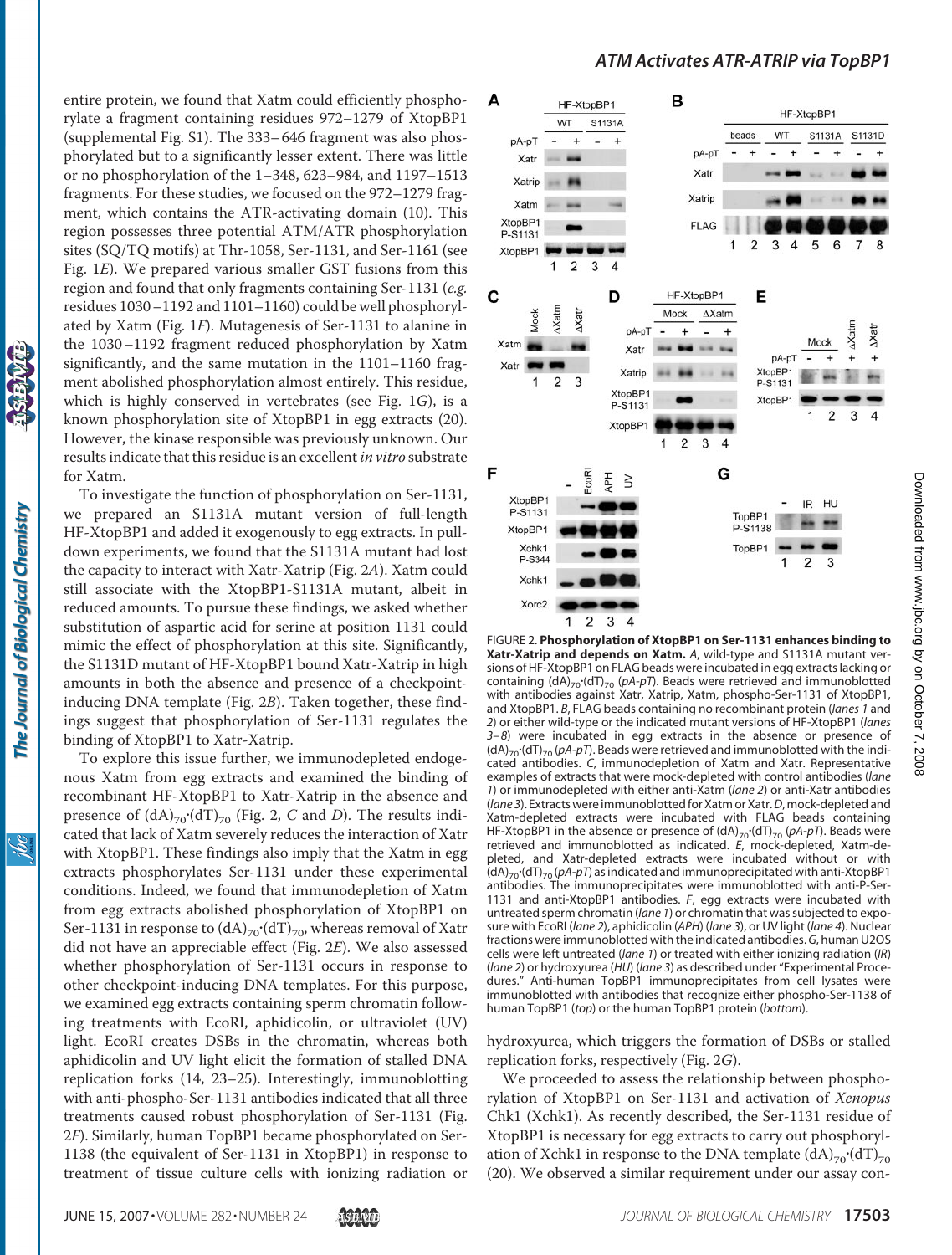

The Journal of Biological Chemistry

Ìбс

FIGURE 3. **Role of phosphorylation of XtopBP1 on Ser-1131 in the activation of Xchk1.** *A*, egg extracts were mock-depleted with control antibodies (*lane 1*) or immunodepleted with anti-XtopBP1 antibodies (*lanes 2–4*). Extracts were supplemented with no recombinant protein (*lane 2*), wild-type HF-XtopBP1 (*lane 3*), or S1131A HF-XtopBP1 (*lane 4*). *B*, the indicated extracts from *panel A* were incubated with [<sup>35</sup>S]Xchk1 in the absence or presence of (dA)<sub>70</sub>·(dT)<sub>70</sub> (pA-pT). Extracts were subjected to SDS-PAGE and phosphorimaging. *C*, egg extracts containing [<sup>35</sup>S]Xchk1 were incubated in the absence (*lanes 1–6*) or presence of (dA)<sub>70</sub>·(dT)<sub>70</sub> (pA-pT) (*lane 7*) with wild-type HF-XtopBP1 (*lanes 1* and *2*), S1131A HF-XtopBP1 (*lanes 3* and *4*), or S1131D HF-XtopBP2 (*lanes 5* and *6*). Recombinant XtopBP1 was added at the indicated concentrations. Extracts were processed for phosphorimaging. *D*, egg extracts containing [<sup>35</sup>S]Xchk1 were supplemented with no recombinant protein (*lane 1*), wild-type HF-XtopBP1 (*lanes 2* and *3*), S1131A HF-XtopBP1 (*lanes 4* and *5*), wild-type GST-XtopBP1-(972–1279) (*lanes 6* and *7*), or S1131A GST-XtopBP1-(972–1279) (*lanes 8* and *9*). Recombinant proteins were added at the indicated concentrations. Extracts were processed for SDS-PAGE followed by either immunoblotting with the indicated antibodies to detect HF-XtopBP1 (*top two panels*) and GST-XtopBP1-(972–1279) (*third* and *fourth panels from top*) or phosphorimaging (*bottom panel*).

ditions (see Fig. 3, *A* and *B*). Previously, we also established that exogenous addition of recombinant XtopBP1 into egg extracts can induce the phosphorylation of Xchk1 even in the absence of checkpoint-triggering DNA template (10). Significantly, we found that the S1131A mutant of XtopBP1 could not induce ectopic activation of Xchk1 in the absence of DNA, which indicates that phosphorylation of Ser-1131 is also necessary for activation of Xchk1 in this context (Fig. 3*C*). Indeed, we found that both full-length HF-XtopBP1 and a GST fusion containing the ATR-activating domain of XtopBP1 (residues 972–1279) became specifically phosphorylated on Ser-1131 during this process (Fig. 3*D*). Furthermore, the S1131D mutant of XtopBP1 was significantly more potent than wild-type XtopBP1 at inducing ectopic phosphorylation of Xchk1 (Fig. 3*C*), which is consistent with the fact that this mutant displays elevated binding to Xatr-Xatrip in the absence of a checkpoint-inducing DNA signal (see Fig. 2*B*). An acidic residue at position 1131 may induce a conformational change in XtopBP1 that would facilitate interaction with Xatr-Xatrip and the ensuing activation of this complex. This change would normally be triggered by phosphorylation of Ser-1131.

Next, we turned to the question of whether phosphorylation of Ser-1131 might play a differential role in the activation of Xchk1 in response to different DNA templates. For this purpose, we used egg extracts containing chromatin with DSBs or DNA replication blocks due to treatment with EcoRI or aphidicolin, respectively. Prior to these treatments, we depleted the endogenous XtopBP1 from egg extracts and replaced it with either wild-type or S1131A mutant XtopBP1. We observed that, in aphidicolin-treated extracts, the S1131A mutant was as effective as wild-type XtopBP1 in sustaining the phosphorylation of Xchk1 (Fig. 4*A*). This observation differs from that of Hashimoto *et al.* (20) for reasons that are presently unclear. On the other hand, the S1131A mutant showed a greatly reduced capacity in comparison with wild-type XtopBP1 to support activation of Xchk1 in response to EcoRI-induced DSBs.

In conjunction with these experiments, we also compared the dependences on Xatm and Xatr for both phosphorylation of XtopBP1 on Ser-1131 and activation of Xchk1 in response to different checkpoint-inducing DNA templates. As shown above, phosphorylation of XtopBP1 on Ser-1131 in response to  $(dA)_{70}$ '(dT)<sub>70</sub> is abolished in the absence of Xatm (see Fig. 2). Similarly, removal of Xatm eliminated activation of Xchk1 in presence of  $(dA)_{70}$ <sup>(</sup>dT)<sub>70</sub> (Fig. 4*B*). As expected (15),  $(dA)_{70}$ '(dT)<sub>70</sub> could not induce the phosphorylation of Xchk1 in the absence of Xatr (Fig. 4*B*).

In parallel, we examined the responses to the sperm chromatin-containing templates. In the case of chromatin with EcoRIgenerated DSBs, removal of Xatm substantially reduced the phosphorylation of Xchk1 but did not eliminate it entirely (Fig. 4*C*). Likewise, phosphorylation of XtopBP1 on Ser-1131 was much lower in the absence of Xatm. Finally, immunodepletion of Xatm had little if any effect on the aphidicolin-induced phosphorylation of Xchk1 and only partially reduced phosphorylation of XtopBP1 on Ser-1131 (Fig. 4*C*). Interestingly, immunodepletion of Xatr abolished phosphorylation of XtopBP1 on Ser-1131 in response to both EcoRI and aphidicolin. We have found that Xatr-Xatrip can phosphorylate XtopBP1 on Ser-1131 *in vitro*, albeit more weakly than Xatm (data not shown). This phosphorylation could represent an "autocatalytic" step whereby some activated Xatr could promote further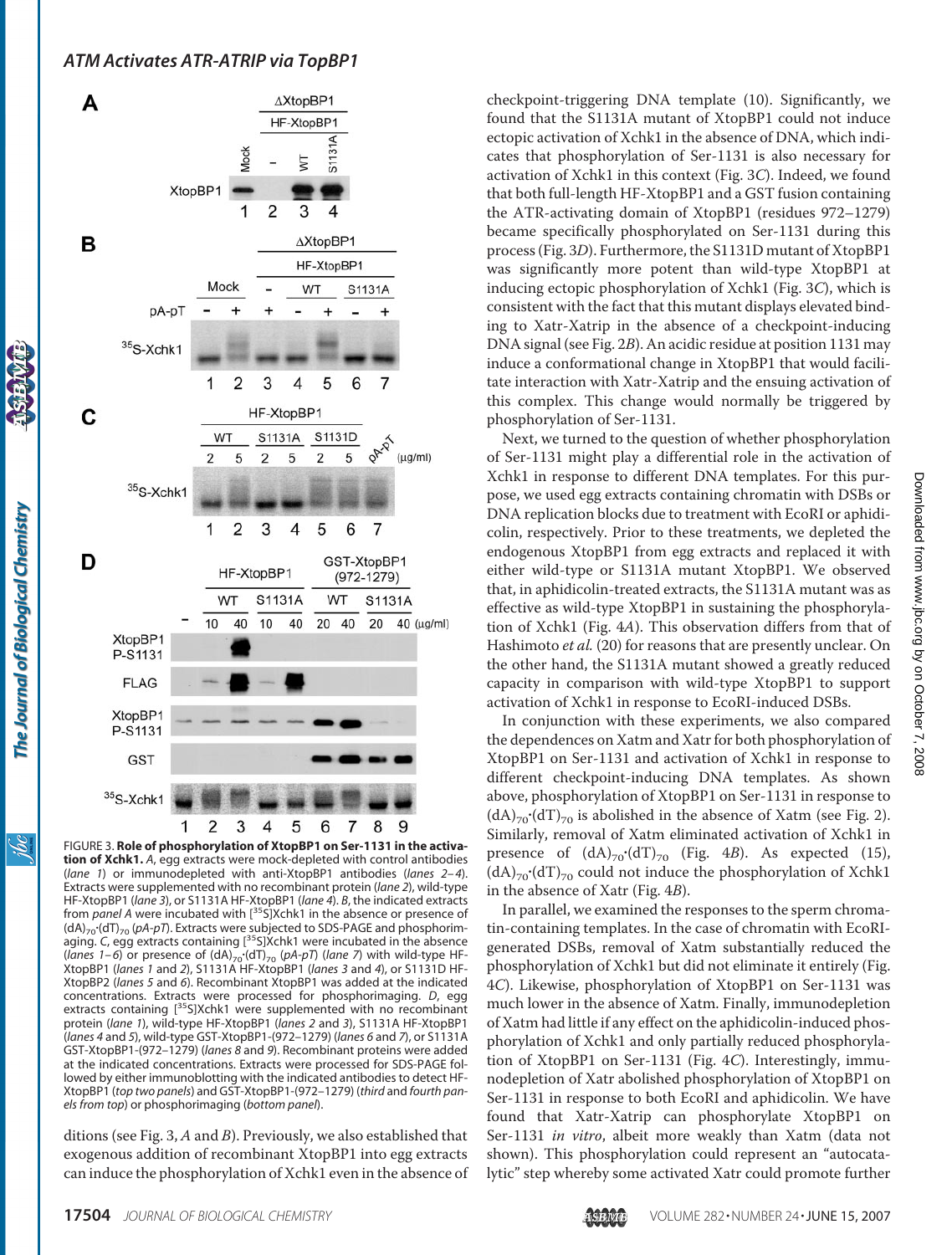

FIGURE 4. **Phosphorylation of XtopBP1 on Ser-1131 is required for activation of Xchk1 in response to DSBs but not to stalled replication forks.** *A*, egg extracts were mock-depleted with control antibodies (*lanes 1*, *2*, *6*, and *7*) or immunodepleted with anti-XtopBP1 antibodies (*lanes 3–5* and *8 –10*). Extracts were later supplemented with sperm chromatin and no recombinant protein (*lanes 3* and *8*), wild-type HF-XtopBP1 (*lanes 4* and *9*), or S1131A HF-XtopBP1 (*lanes 5* and *10*). Extracts were incubated with [35S]Xchk1 in the absence (*lanes 1* and *6*) or presence of either EcoRI (*lanes 2–5*) or aphidicolin (*lanes 7–10*). Nuclear fractions from the extracts were subjected to SDS-PAGE and processed for phosphorimaging (*top panel*) or immunoblotting with the indicated antibodies (*bottom panels*). *B*, undepleted, mock-depleted, Xatrdepleted, and Xatm-depleted extracts were incubated with [35S]Xchk1 in the absence or presence of (dA)<sub>70</sub> (dT)<sub>70</sub> (pA-pT) as indicated. Extracts were processed for phosphorimaging. *C*, mock-depleted (*lanes 1*, *2*, *5*, and *6*), Xatmdepleted (*lanes 3* and *7*), and Xatr-depleted extracts (*lanes 4* and *8*) containing sperm chromatin were incubated with [35S]Xchk1 in the absence (*lanes 1* and *5*) or presence of either EcoRI (*lanes 2–4*) or aphidicolin (*lanes 6 –8*). Nuclear fractions from the extracts were subjected to SDS-PAGE and processed for phosphorimaging (*bottom panel*) or immunoblotting with the indicated antibodies (*top panels*).

phosphorylation of XtopBP1 and activation of more Xatr. The observation that phosphorylation of Ser-1131 on XtopBP1 in response to  $\sf (dA)_{70}\rm^{\bullet}(dT)_{70}$  still occurs well in the absence of Xatr could reflect the fact that this DNA template (which we typically use at relatively high concentrations) elicits much stronger activation of Xatm than do sperm nuclei with EcoRI-induced DSBs (data not shown). It is also possible that binding of Xatr-Xatrip to XtopBP1 could help to shield phosphorylated Ser-



FIGURE 5. **Model for how activation of ATR-ATRIP occurs differently in response to DSBs or DNA replication blocks.** See "Results" and "Discussion" for further explanation.

1131 from a nuclear phosphatase activity that would be less concentrated in the whole egg extracts that we use for treatments with  $\left(\text{dA}\right)_{70}$  $\cdot$  $\left(\text{dT}\right)_{70}$  $\cdot$ 

In human cells, the ATM-dependent activation of ATR depends upon the Mre11-Rad50-Nbs1 complex (7, 8). This complex is involved in mobilization of ATM to sites of damage as well as in resection of damaged DNA ends (26). The latter nucleolytic processing allows binding of replication protein A to the resulting single-stranded DNA and also creates recessed DNA ends. A variety of studies have suggested that both singlestranded DNA and recessed DNA ends are necessary for activation of ATR (5, 12, 27–31). Our results indicate that ATMdependent activation of TopBP1 would also be a key event in the process whereby DSBs switch on the kinase activity of ATR. Thus, ATM would contribute to the activation of ATR through two collaborating mechanisms. First, it would help to create the appropriate DNA structures that trigger activation of ATR. Second, it would strongly stimulate the function of the protein (TopBP1) that directly carries out the activating reaction.

In summary, we have found that Xatm-catalyzed phosphorylation of XtopBP1 on a critical residue in the ATR-activating domain is necessary for activation of Xatr-Xatrip in response to DSBs, but not to replication blockages (see Fig. 5). These findings help greatly to rationalize why ATM is required for activation of ATR in response to DSBs but not replication stress in human cells. A remaining question is why activation of Xatr-Xatrip in response to replication stress does not require Xatm or phosphorylation at Ser-1131. It is possible, for example, that interaction of TopBP1 with replication forks somehow obviates the need for phosphorylation at Ser-1131. Further study of how different DNA structures regulate TopBP1 should help greatly to explain how cells discriminate between different checkpointinducing DNA structures.

<u>isse</u>

The Journal of Biological Chemistry